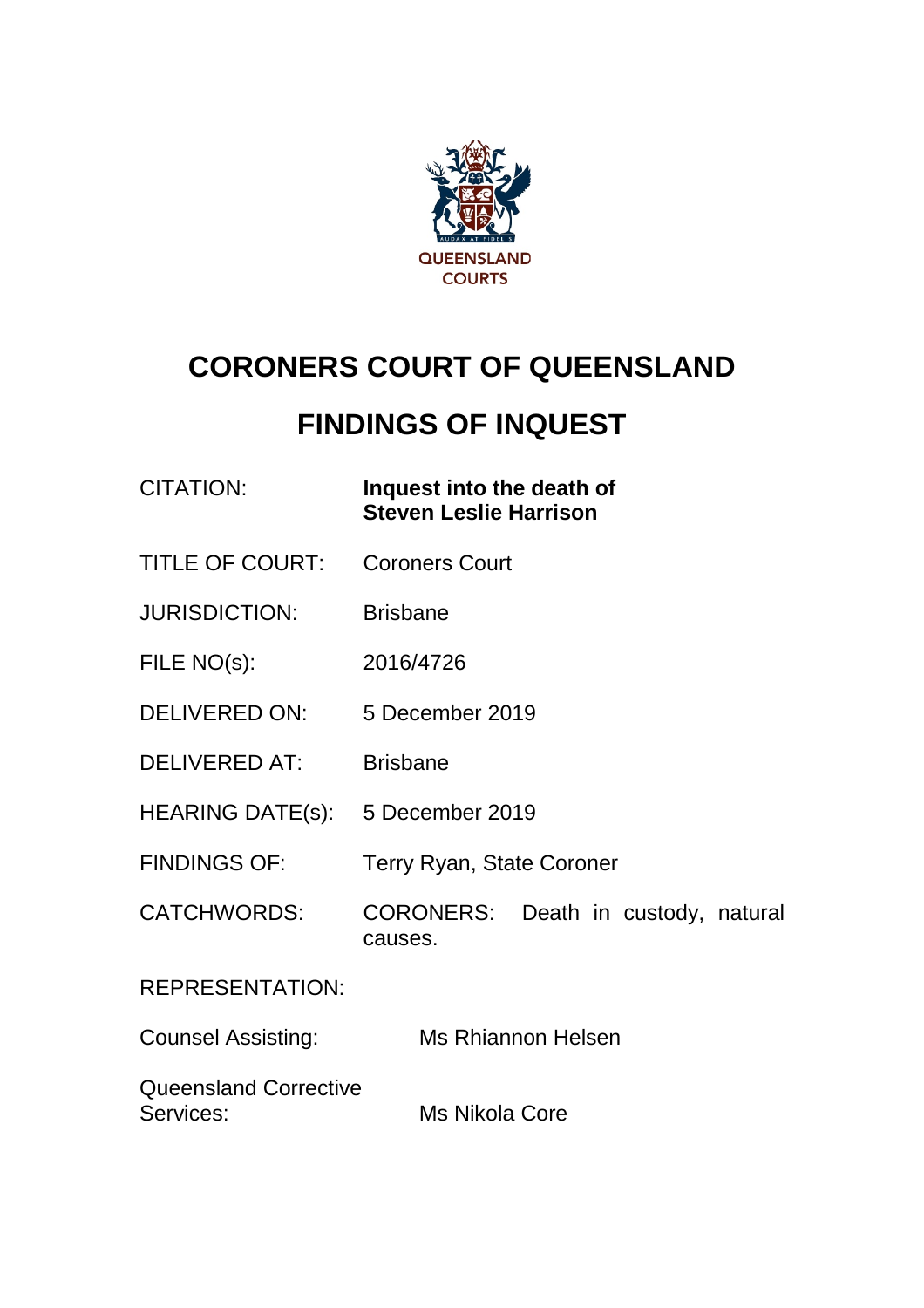## **Contents**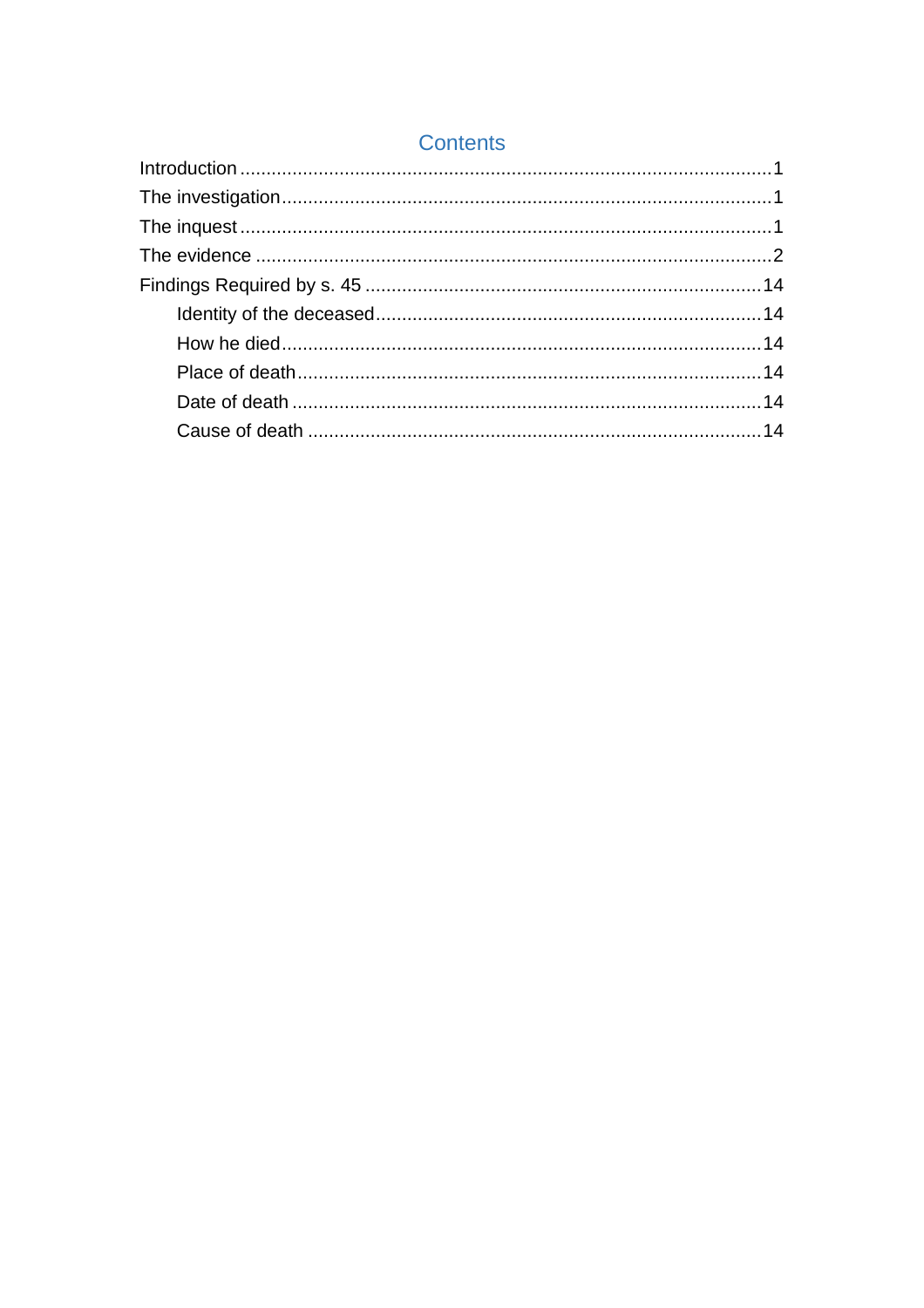## <span id="page-2-0"></span>**Introduction**

1. Steven Harrison was 61 years of age when he died in the Wolston Correctional Centre (WCC) on the morning of 10 November 2016. He died as a result of a sudden heart attack due to severe coronary atherosclerosis.

# <span id="page-2-1"></span>**The investigation**

- 2. Detective Senior Constable Richard Fry from the Queensland Police Service (QPS) Corrective Services Investigation Unit (CSIU) led the investigation into the circumstances leading to Mr Harrison's death.
- 3. Based on the information obtained by police in the form of witness statements, criminal histories, medical histories and the autopsy report, Detective Senior Constable Fry reached the following conclusions in relation to Mr Harrison's death:
	- Mr Harrison had been diagnosed with a number of medical issues including non-insulin dependent Diabetes, chronic back pain and was Hepatitis C positive. Mr Harrison was always afforded medical care for his illnesses during his time as an inmate at WCC.
	- Queensland Corrective Services (QCS) staff correctly followed death in custody protocols.
	- An autopsy was performed on Mr Harrison which confirmed the cause of death was Coronary Atherosclerosis.
	- No other circumstances contributed to Mr Harrison's death.
	- No suspicious circumstances exist in relation to this death.<sup>[1](#page-2-3)</sup>
- 4. At the request of the Coroners Court, Dr Ian Home Hall from the Clinical Forensic Medicine Unit (CFMU) examined the medical records for Mr Harrison from the WCC and the Princess Alexandra Hospital (PAH) and reported on them.

## <span id="page-2-2"></span>**The inquest**

5. As Mr Harrison died while in custody an inquest was required by s 27 of the Coroners *Act 2003*. Ms Helsen appeared as counsel assisting. All the statements, records of interview, medical records, photographs and materials gathered during the investigations were tendered at the inquest.

<span id="page-2-3"></span><sup>1</sup> Exhibit A6 – Coronial Report, p 8. j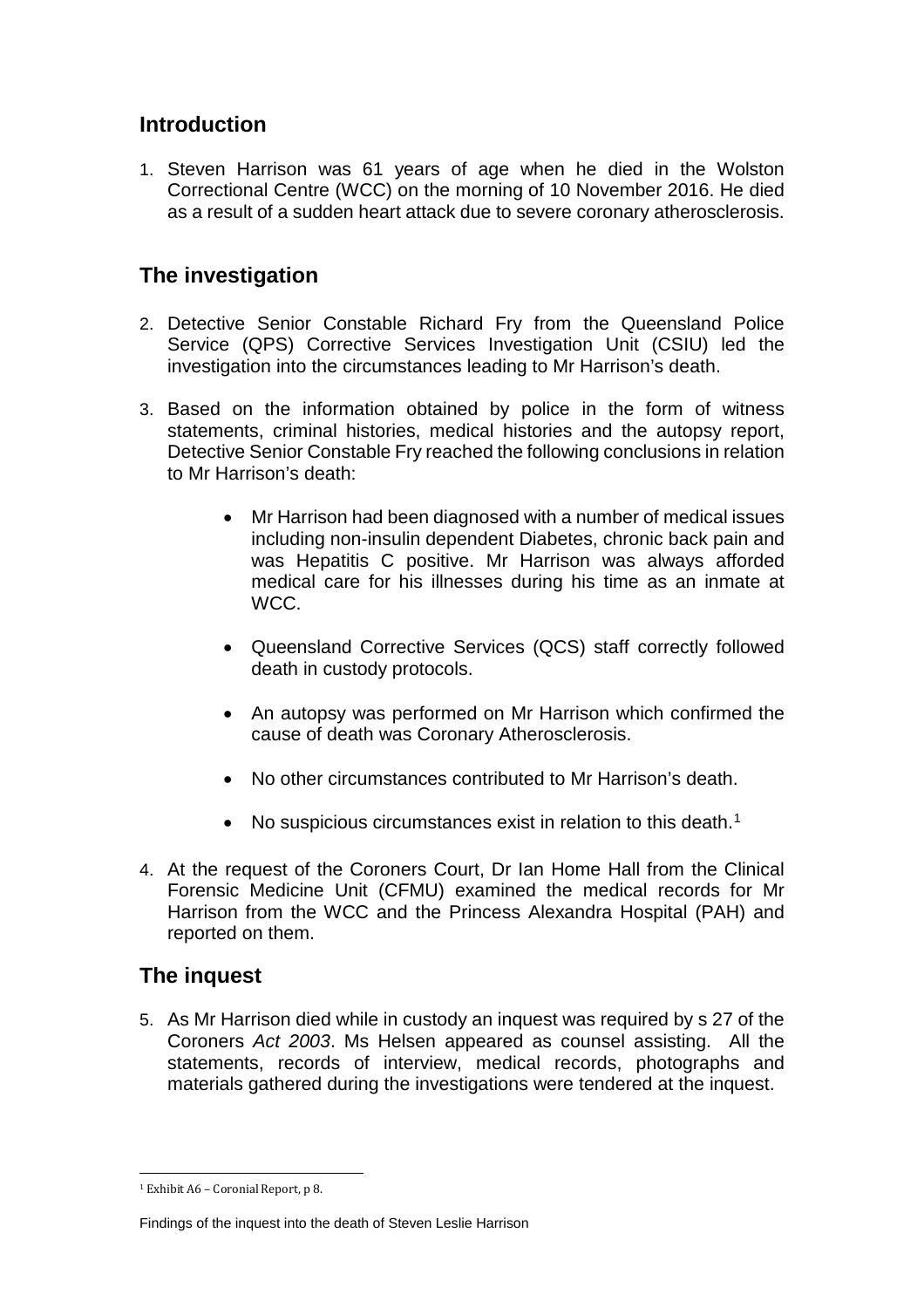# <span id="page-3-0"></span>**The evidence**

### *Criminal history*

- 6. Mr Harrison had a lengthy Queensland criminal history, notwithstanding that he only came to the attention of the Queensland justice system when he was aged 44.
- 7. Initially, he appeared in court regularly for breaches of bail and charges of obstructing police. However, in 2001 he was given his first prison sentence of four months for convictions on multiple charges of fraud, stealing, obtaining property by false pretences and unlawful use of motor vehicles. In 2004, Mr Harrison was given a two-year suspended sentence for a number of indictable offences, the most serious of which was assault occasioning bodily harm while armed.
- 8. Mr Harrison regularly served short sentences of imprisonment for repeated summary offences until 2011, when he was sentenced to 15 months' imprisonment for a long list of offences which included petty property and fraud offences, as well as burglary and entering premises to commit an indictable offence.<sup>[2](#page-3-1)</sup>
- 9. Between 2011 and 2015, Mr Harrison spent much of his time in prison, either on short sentences or remand awaiting sentencing. Mr Harrison was released on court ordered parole on 9 September 2015.[3](#page-3-2)

### *Medical History*

- 10. By 2015, Mr Harrison had a medical history of hepatitis C infection, Type 2 Diabetes, Parkinson's disease/restless leg syndrome and chronic lower back pain. He had advised doctors that he was a heavy smoker and used speed and heroin intravenously. He had been prescribed Metformin for his diabetes and had been having investigations for some years into the cause of his restless leg syndrome and lower back pain.
- 11. In October 2008, Mr Harrison had been referred to a pain specialist for his restless leg syndrome. The specialist found that he was quite agitated and difficult to take a full history from. The specialist noted that Mr Harrison appeared to be displaying some drug seeking behaviour. Mr Harrison did not re-attend the pain clinic.[4](#page-3-3)
- 12. On 7 August 2013 and 22 September 2015, Mr Harrison had CT scans of his spine to investigate his lower back pain. Both radiologists' reports noted various degenerative changes to Mr Harrison's discs, and noted calcification of the abdominal aorta.

<sup>2</sup> All dealt with summarily.  $\overline{a}$ 

<span id="page-3-2"></span><span id="page-3-1"></span><sup>3</sup> Exhibit C1- QLD Criminal History.

<span id="page-3-3"></span><sup>4</sup> Exhibit D2 - PAH records, pp 1 - 32.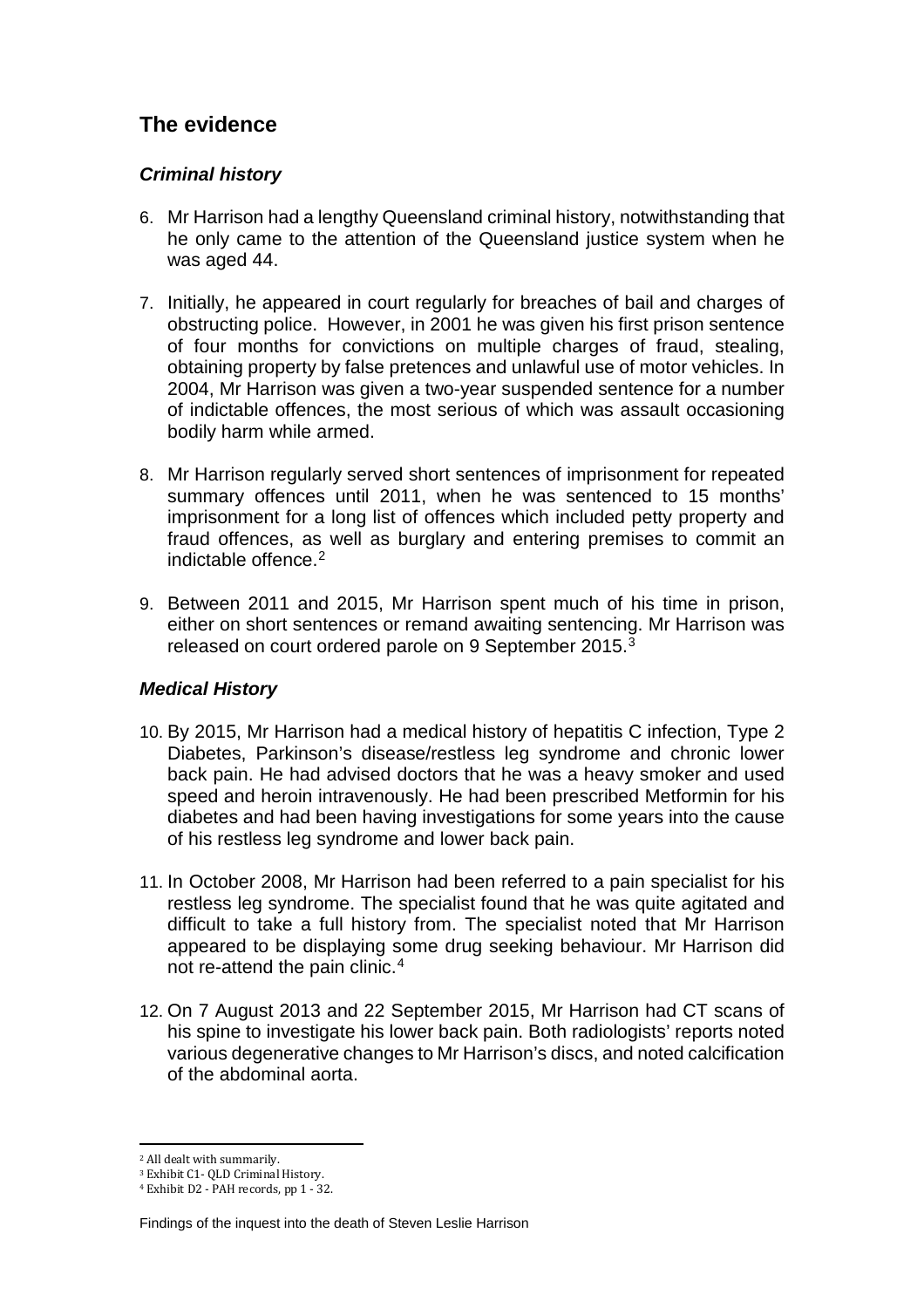13. In the 2015 report, the calcification was described as 'severe'. It is unknown whether these findings were ever explained to Mr Harrison, or whether he was aware of them at all. It is clear from his medical records that he did not, at any time, report any history of cardiovascular disease. Mr Harrison's PAH records show that Mr Harrison had been booked for a vascular ultrasound (of his leg) shortly after the CT scan in 2013, but he had refused to attend for this procedure.<sup>[5](#page-4-0)</sup>

#### *Recent incarceration*

- 14. In July 2016, Mr Harrison was arrested and placed on remand for further offences. At the time of his admission to the Brisbane Correctional Centre (BCC) on 27 July 2016, Mr Harrison did not advise that he had any history of heart problems. He did advise that he was taking Metformin for diabetes, and that he had been prescribed Lyrica and Codapane for back pain, as well as a daily dose of Valium.
- 15. He advised that he was in withdrawal from heroin use, having injected it daily for the previous eight months. The medical records from his local medical centre showed that he had also been prescribed opioid medication in the form of Duragesic and Fentanyl patches, and Targin tablets, and was also taking a medication called Sifrol for his restless legs. The records contain a note warning that the clinic had suspicions that Mr Harrison was diverting the pain medication. Because of the discrepancies in his medication history and the warning, the BCC continued to provide Mr Harrison's Metformin, and offered him Panadeine forte for his back pain. The BCC declined to provide any other medication until he could be examined by a doctor.<sup>6</sup>
- 16. On 1 August 2016, Mr Harrison made a telephone complaint to the Office of the Health Ombudsman and advised that he would stop taking his Metformin until he was given Lyrica and Sifrol. At medication rounds that afternoon he became irate and demanded Lyrica. Mr Harrison admitted to the nurse that he had abused Fentanyl in the past but was adamant that his need for Lyrica was legitimate. At medication rounds on 5 August 2016, Mr Harrison refused to take his Metformin, and on 7 August 2016 refused to attend the clinic to have his blood sugar levels checked.<sup>[7](#page-4-2)</sup>
- 17. On 8 August 2016, Mr Harrison attended the Visiting Medical Officer (VMO) at the BCC and requested that he be given Lyrica and Sifrol. The VMO noted that Mr Harrison was clearly fully mobile and that this seemed inconsistent with his claim to be suffering debilitating back pain. Given these circumstances, and the fact that the BCC had received inconsistent information from Mr Harrison and his medical centre as to his medication, the doctor advised Mr Harrison that he could not prescribe the requested medication without "coherent evidence of need".

 $^{\circ}$  Exhibit D2 - PAH records, pp 23, 27 - 28 and 92 - 93 and Exhibit D2.1 - PAH records, p 5 - 6. j

<span id="page-4-1"></span><span id="page-4-0"></span><sup>6</sup> Exhibit D1 – Correctional medical records, pp 22 – 28.

<span id="page-4-2"></span><sup>7</sup> Exhibit D1 – Correctional medical records, pp 22 – 28 and 67 - 69.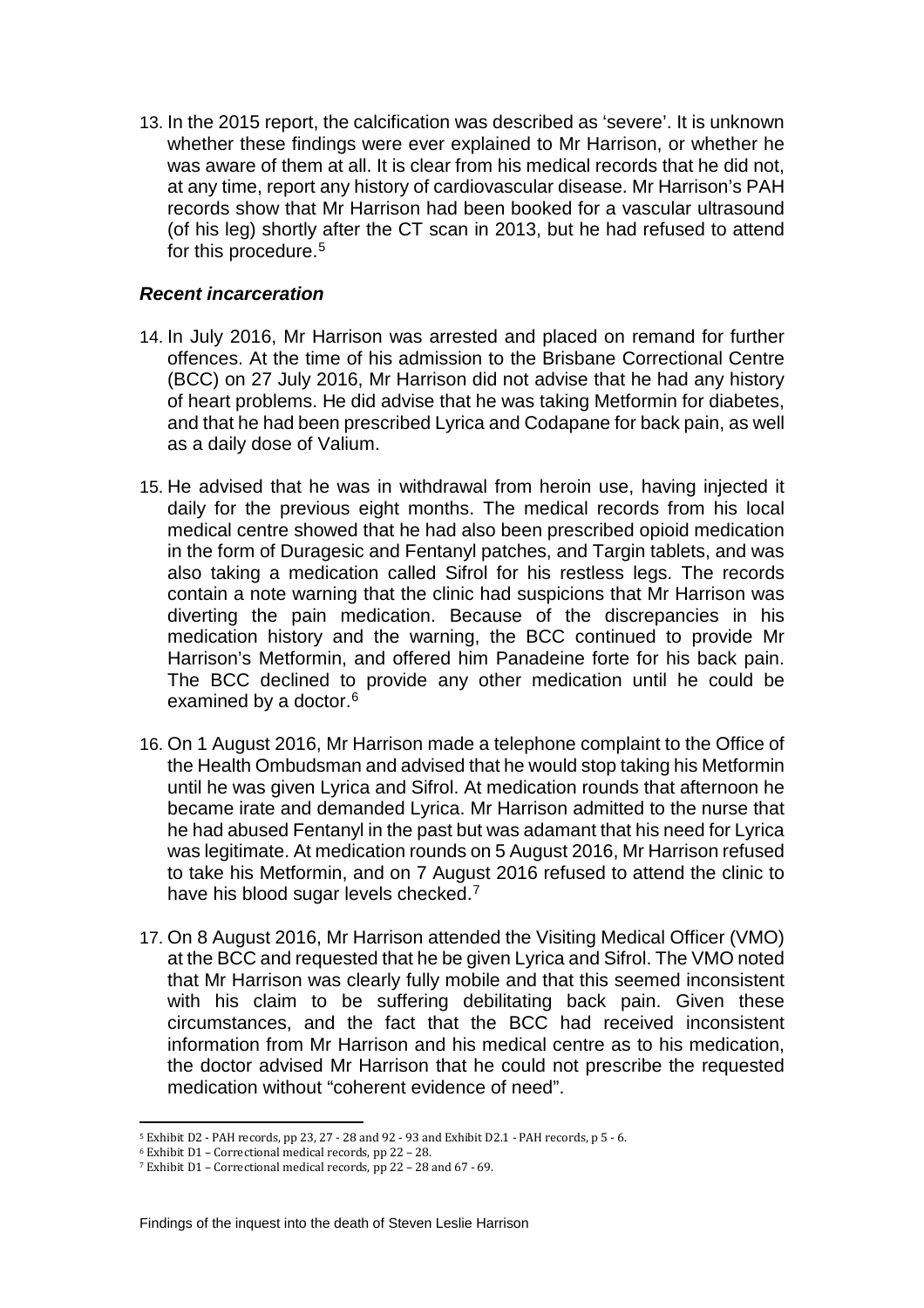- 18. Mr Harrison left the consultation "prior to its conclusion". Mr Harrison was re-prescribed Sifrol as a result of this appointment[.8](#page-5-0)
- 19. On 16 August 2016, Mr Harrison was transferred to the WCC. During his orientation to WCC medical services with a nurse, he asked for pain medication for his back. The nurse explained that pain medication had not been prescribed at BCC, so Mr Harrison would need to see the VMO at WCC and have his medical records available for the VMO to see. The nurse provided Mr Harrison with request forms for his records and for the previous CT scans, but Mr Harrison refused to complete them and left.<sup>[9](#page-5-1)</sup>
- 20. On 30 August 2016, Mr Harrison attended an appointment with the VMO at the WCC, Dr Neeraj Khanna. Dr Khanna examined Mr Harrison and reviewed his CT scan from 2015. Dr Khanna ordered a range of blood and urine tests to check blood count, liver function, electrolytes, Vitamin D and blood sugar, and ordered an x-ray of his lumbar spine. Dr Khanna discussed with Mr Harrison his diet and the importance of exercise for his back pain and prescribed him Panadeine Forte.[10](#page-5-2)
- 21. On 8 September 2016, Mr Harrison had the x-ray that Dr Khanna had ordered. The report noted changes to his spine and various discs which was consistent with degenerative disc disease. Also, the x-ray revealed "[a]geadvanced atherosclerotic calcifications of the abdominal aorta, for correlation with vascular risk factors".[11](#page-5-3)
- 22. On 13 September 2016, Mr Harrison saw Dr Khanna for a review of his test results. The x-ray results had not yet been returned to WCC.[12](#page-5-4) Dr Khanna advised Mr Harrison that the other test results had all been normal, apart from his blood sugar, which was low. Dr Khanna discussed Mr Harrison's Metformin dosage with him and explained that it was important that he not decide to reduce it by himself. Dr Khanna noted that Mr Harrison told him that the Panadiene Forte was adequately managing his pain. He made a follow-up appointment for 27 September 2016. However, on that day Mr Harrison refused to attend the clinic.<sup>[13](#page-5-5)</sup>
- 23. On 7 October 2016, Mr Harrison was convicted in the Beenleigh Magistrates Court for the offences for which he was on remand, three counts of fraud. He was sentenced to 2 years and 6 months imprisonment and returned to WCC[.14](#page-5-6)

<sup>8</sup> Exhibit D1 – Correctional medical records, pp 32 - 33. į

<span id="page-5-1"></span><span id="page-5-0"></span><sup>9</sup> Exhibit D1 – Correctional medical records, pp 33 - 34.

<span id="page-5-2"></span><sup>10</sup> Statement of Dr Khanna, paras 14 – 20.

<span id="page-5-4"></span><span id="page-5-3"></span><sup>&</sup>lt;sup>11</sup> Exhibit D2.1 - PAH records, p 3.<br><sup>12</sup> They did not arrive until 24 September 2016 – see Exhibit D1 – Correctional medical records, p 37.

<span id="page-5-5"></span><sup>&</sup>lt;sup>13</sup> Statement of Dr Khanna, paras 21 – 24 and Exhibit D1 – Correctional medical records, p 38.

<span id="page-5-6"></span><sup>14</sup> Exhibit C1- QLD Criminal History.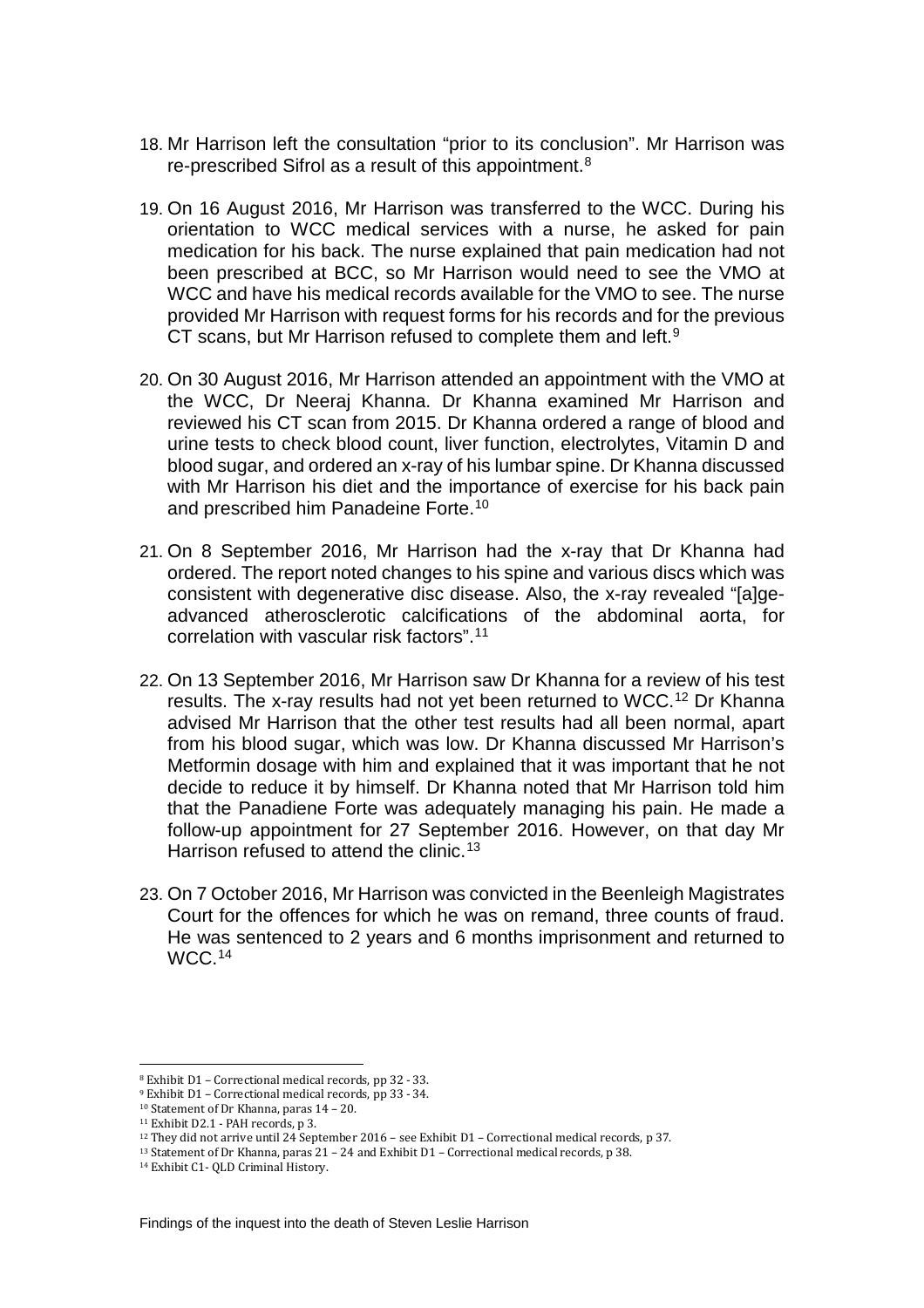- 24. On 9 October 2016, Mr Harrison sent a letter to the person in charge of the medical clinic, saying that he wanted to see a doctor other than Dr Khanna, because "*we seemed to have a personality clash and I am not happy with his attitude towards supplying S8 medications for inmates*". On 23 October 2016, he sent a second letter addressed to the Queensland Health Services, asking about various matters, including when a doctor would be seeing him about his recent back x-ray and his CT scan. [15](#page-6-0)
- 25. On 26 October 2016, Mr Harrison saw a different doctor, Dr Rasborsek,[16](#page-6-1) who decided to recommence Mr Harrison's Lyrica and order another CT scan of his back. Mr Harrison requested that he be investigated for dementia, and the doctor ordered some pathology in relation to this. The doctor also referred Mr Harrison to the physiotherapist. The doctor recorded that Mr Harrison was happy with this plan. Mr Harrison saw Dr Rasborsek again on 2 November 2016 and advised him that his back pain had improved on the Lyrica.<sup>[17](#page-6-2)</sup>

#### *Events leading up to the death.*

- 26. By 10 November 2016, Mr Harrison was housed in WCC's secure unit 7 (S7). His usual medications were issued to him in S7 by nursing staff who attended medication rounds. If Mr Harrison had a specific medical issue, he would attend the WCC Health Centre. [18](#page-6-3)
- 27. At 8:52am on 10 November 2016, Mr Harrison buzzed corrective services staff from his cell on the emergency intercom and asked where the nurses were. He was advised that they were coming for the medication round. Mr Harrison was asked if he needed the nurse and he said "Yeah, I can't breathe properly".
- 28. A Code Blue was called, and nurses who were on the medication round responded almost immediately. RN Shaw was on shift as Team Leader of the HC, and when she saw the code blue, she left the HC and took the resuscitation trolley to go to S7. On arrival in S7 she saw Mr Harrison being assisted down the stairs by Registered Nurse (RN) Callum Baker and Endorsed Enrolled Nurse (EEN) Daniel Lio. The three nurses assisted Mr Harrison onto the trolley and took him back to the health centre. Mr Harrison was pale, sweating heavily, and was saying "I can't breathe".<sup>[19](#page-6-4)</sup>
- 29. On arrival at the Health Centre, Mr Harrison was moved onto a bed. He was very distressed but, when asked, said he did not have any chest pain. RN Shaw examined him and gave him oxygen. She attempted to obtain an ECG reading, but Mr Harrison was too sweaty for the leads to stick and could not be kept still enough for a reading to be taken. RN Shaw was able to determine that Mr Harrison's heart-rate was 108bpm and he appeared to be

<sup>15</sup> Exhibit D1 – Correctional medical records, pp 51 and 59 - 60.  $\overline{\phantom{a}}$ 

<span id="page-6-1"></span><span id="page-6-0"></span><sup>16</sup> The doctor's full name is unknown – no statement has been provided.

<span id="page-6-2"></span><sup>17</sup> Exhibit D1 – Correctional medical records, pp 39 - 41.

<span id="page-6-3"></span><sup>18</sup> Exhibit B3 – Statement of RN Shaw, paras 10 - 11.

<span id="page-6-4"></span><sup>19</sup> Exhibit E1 – Audio of Harrison's emergency intercom call and Exhibit B3 – Statement of RN Shaw, paras 12 - 16.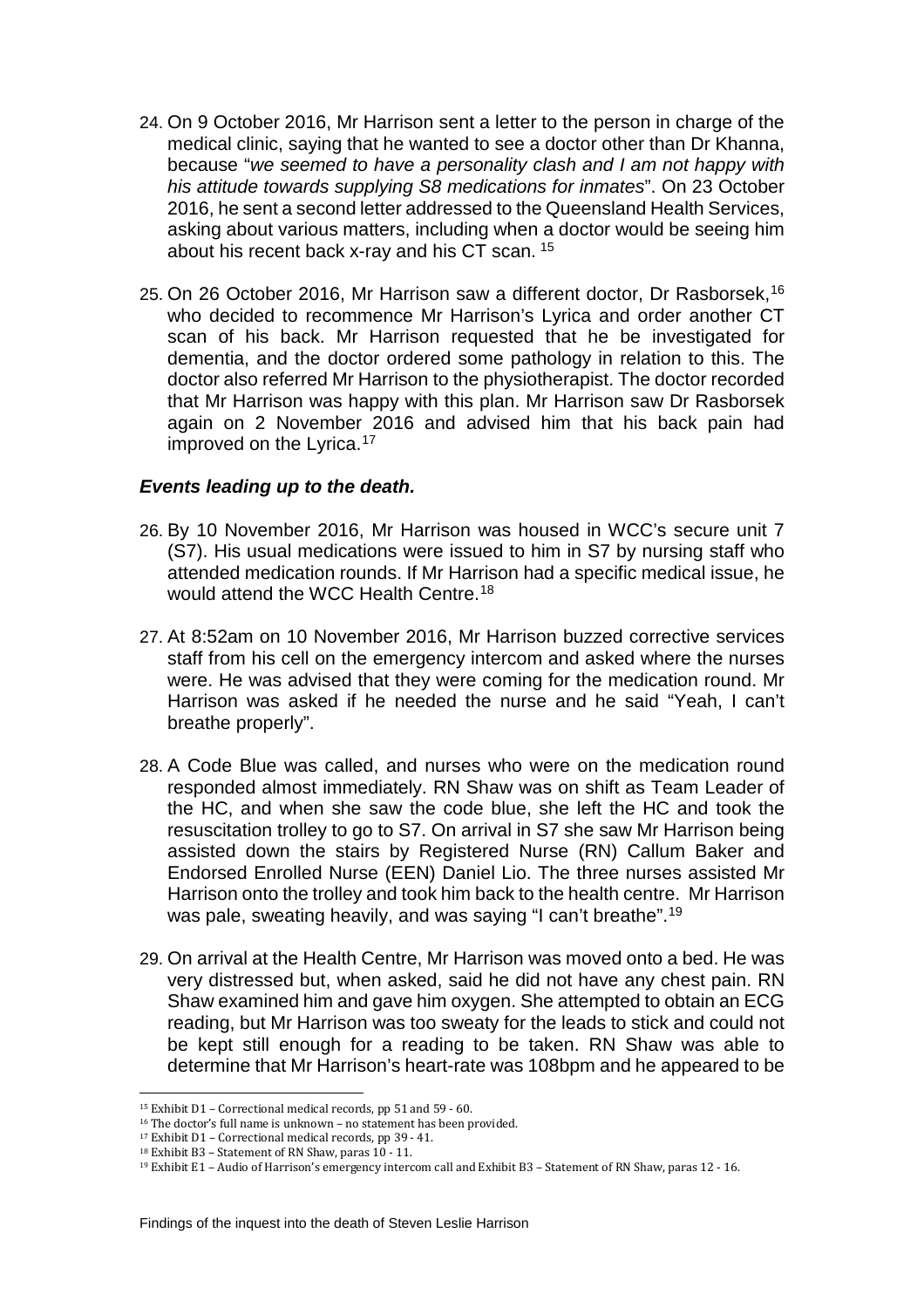in atrial fibrillation (heartbeat irregular and rapid). At 9:08am, RN Shaw directed RN Peti Toomalatai to call the Queensland Ambulance Service (QAS).[20](#page-7-0)

- 30. RN Shaw tried to insert an IV line but was unsuccessful due to the poor state of Mr Harrison's veins from his history of intravenous drug use. RN Shaw increased his oxygen supply which appeared to bring him some relief.[21](#page-7-1)
- 31. QAS officers arrived at 9:20am, and also unsuccessfully tried to insert an IV line. At 9:25am, Mr Harrison's heart stopped beating and he became unresponsive. The QAS officers commenced CPR with a Laryngeal Mask Airway Device (LMA) and attempted to use a defibrillator, but no shockable rhythm was detected[.22](#page-7-2)
- 32. At 9:55am a QAS Critical Care Paramedic (CCP), Aaron Smee, arrived as backup to the QAS officers already on scene. Mr Smee intubated Mr Harrison so ventilation could be performed more effectively than with the LMA, and CPR continued for the next 40 minutes. At that point, Mr Smee made the decision to discontinue first aid, as Mr Harrison was not responsive. Mr Harrison was declared to have died at 10:10am.[23](#page-7-3)

## **Autopsy**

33. On 14 November 2016, Dr Andrzej Kedziora conducted an autopsy consisting of an external and full internal examination of the body, blood tests, tissue samples, and a whole body CT scan. The internal examination revealed that Mr Harrison had severe narrowing or atherosclerosis of his coronary arteries and extensive areas of scarring or fibrosis in his heart. Dr Kedziora concluded:

> *The extent and distribution of the scar tissue in the myocardium correlate with the severity of triple vessel coronary atherosclerosis. Death in such circumstance may occur suddenly due to arrhythmia, usually ventricular fibrillation, or acute heart failure, like in this case.[24](#page-7-4)*

34. The cause of death was given as coronary atherosclerosis.<sup>[25](#page-7-5)</sup> The toxicology results were negative for alcohol or illicit drugs and showed only traces of opiates.[26](#page-7-6)

Findings of the inquest into the death of Steven Leslie Harrison

<sup>20</sup> Exhibit B3 – Statement of RN Shaw, paras 17 – 20. l

<span id="page-7-1"></span><span id="page-7-0"></span><sup>21</sup> Exhibit B3 – Statement of RN Shaw, paras 21 - 22.

<span id="page-7-2"></span><sup>22</sup> Exhibit B2 – Statement of RN Shaw, paras 23 – 28 and Exhibit B3 – Statement of CCP Smee, paras 3 - 10.

<span id="page-7-3"></span><sup>23</sup> Exhibit B2 – Statement of CCP Smee, paras 11 – 20.

<span id="page-7-4"></span><sup>24</sup> Exhibit A5 – Autopsy Report, pp 8 - 9.

<sup>25</sup> Exhibit A5 – Autopsy Report, p 10.

<span id="page-7-6"></span><span id="page-7-5"></span><sup>26</sup> Exhibit A4 – Toxicology Certificate, pp 1 - 2.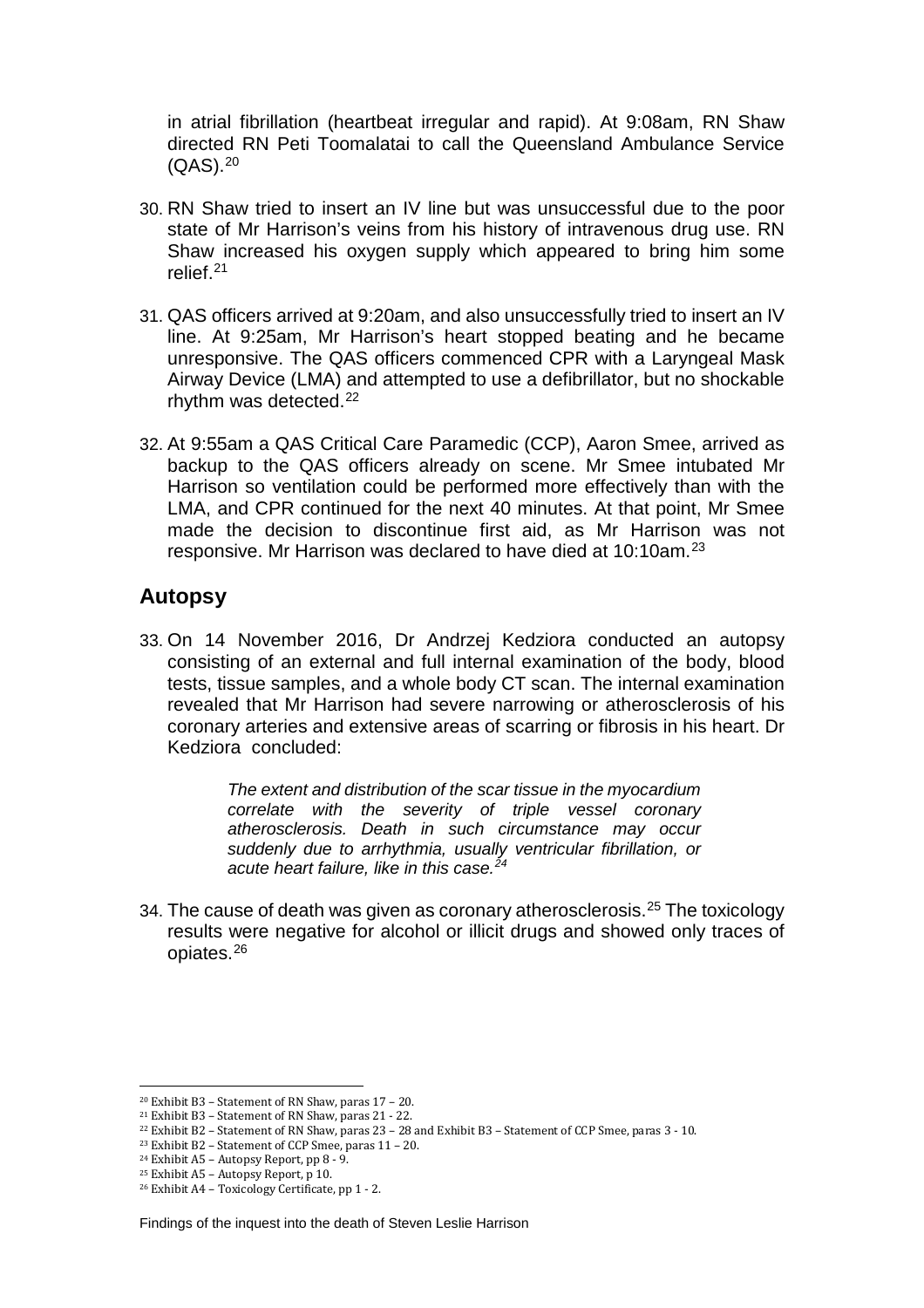## **Clinical Forensic Medicine Unit Review**

- 35. The Coroners Court requested that a review of Mr Harrison's death be conducted by the CFMU. Dr Ian Home of the CFMU was asked to comment on the healthcare provided to Mr Harrison at the WCC.<sup>[27](#page-8-0)</sup>
- 36. Dr Home agreed with the cause of death given at autopsy, and gave the following opinion in relation to the care provided to Mr Harrison:

*…On review, I see no reason to be critical of the care provided to Mr Harrison on the day of his death. I do however consider this man should have been assessed and offered medication to reduce his risk of cardiovascular complications earlier during his incarceration*.

*Although he had no documented past medical history of symptomatic cardiovascular disease, given his age and risk factors, particularly poorly controlled diabetes, it could be presupposed that Mr Harrison had cardiovascular disease that likely exceeded the level normally seen in individuals of his age. This was evidenced by reports of heavy calcification of the abdominal aorta on imaging going back as far as 07/08/2013.*[28](#page-8-1)

- 37. Dr Home noted that, in his statement, Dr Khanna said of Mr Harrison's x-ray report "[i]f I had been aware of this report I would have arranged Mr Harrison to undergo cardiovascular testing, including CT angiogram and calcium score".
- 38. It seems likely that Dr Khanna did have access to the 2015 CT scan, as he said earlier in his statement that at the appointment on 30 August 2016 "I reviewed [Mr Harrison's] medical file and noted that he had degenerative disc disease of the lumbar sacral spine, and that the CT scan of 2015 had confirmed this diagnosis". If this was the case, then Dr Khanna would have had notice of the severe "calcification of the abdominal aorta" noted on the 2015 CT at the time of his first appointment with Mr Harrison.<sup>[29](#page-8-2)</sup>
- 39. Whether or not he had notice of any calcification, Dr Khanna said in his statement:

*I am aware that diabetes can carry risk factors affecting the cardiovascular system. However, at the time of my reviews of Mr Harrison and during his period at WCC since his return no concerns were raised about any cardiac vascular issues. He did not complain of any chest pain or shortness of breath. Mr Harrison had multiple comorbidities for which I commenced investigations with the view of having a definitive diagnosis. On both occasions, Mr Harrison did not complain of any chest pain* 

<sup>27</sup> Exhibit B5 – Home – CFMU Review, p 1. į

<span id="page-8-1"></span><span id="page-8-0"></span><sup>28</sup> Exhibit B5 – Home – CFMU Review, p 3.

<span id="page-8-2"></span><sup>29</sup> Exhibit B5 – Home – CFMU Review, p 3 and Statement of Dr Khanna, paras 14 and 28.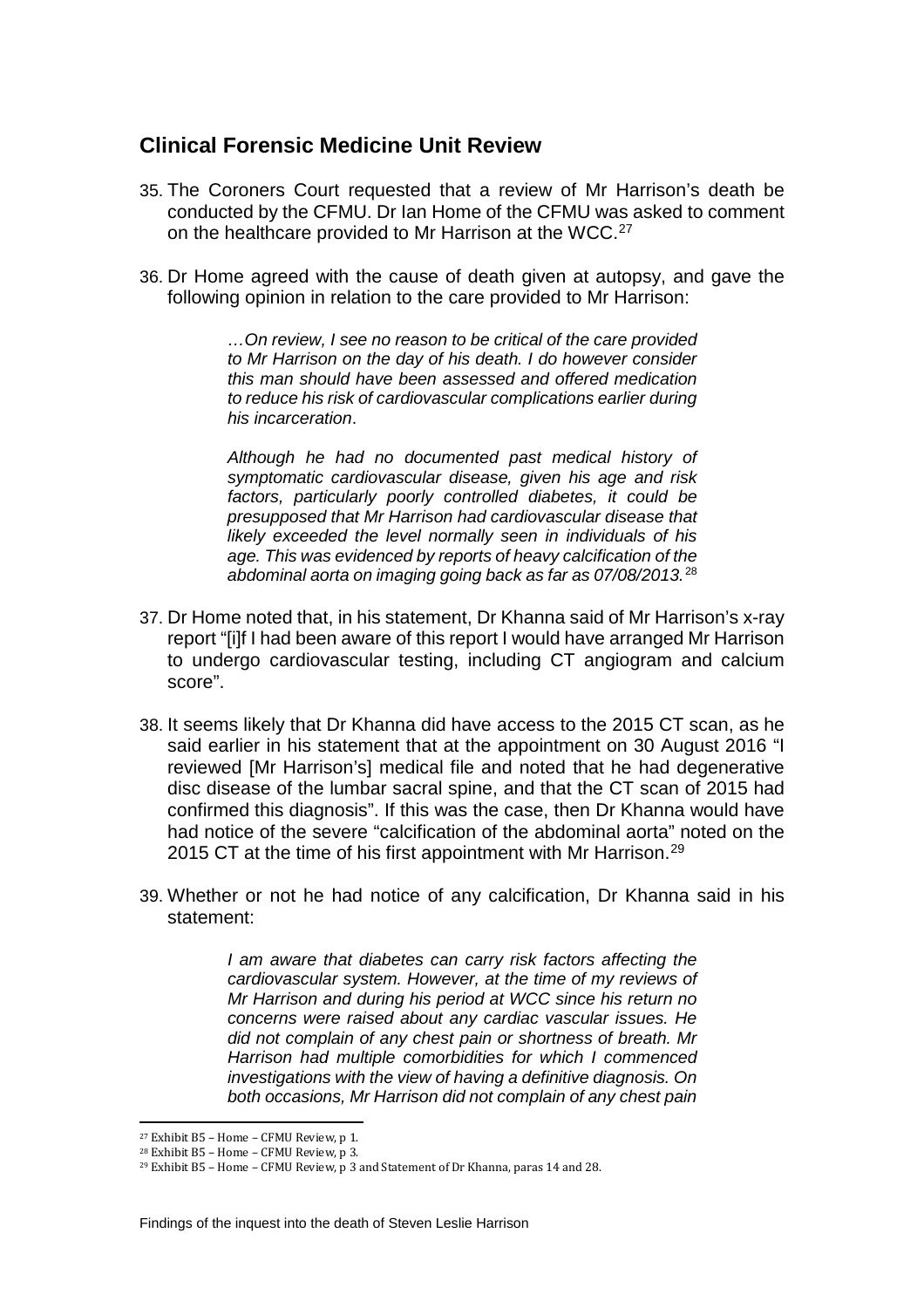*or shortness of breath, nor did he show any obvious signs of cardiovascular disease...[30](#page-9-0)*

40. However, Dr Home suggested that Mr Harrison should have been investigated for signs of cardiovascular complications even without the results of the radiology reports, or complaint by Mr Harrison himself of chest pains, as:

> *Given diabetics are at increased risk of cardiovascular disease, which can often be asymptomatic (no warning signs felt), even in the absence of [the x-ray report], as a minimum it would have been prudent to check Mr Harrison's blood pressure and lipid (cholesterol and triglyceride) profile as well as perform a baseline ECG. Along with better control of blood sugar levels, cardiovascular morbidity can be significantly reduced with pharmacological interventions including aspirin to reduce the risk of blood clots, a statin to lower cholesterol and a blood pressure lowering agent, such as an angiotensin converting enzyme (ACE) inhibitor.[31](#page-9-1)*

- 41. It appears that Dr Raborsek, who saw Mr Harrison at WCC after Dr Khanna, did not make any of the investigations of the type recommended by Dr Home, despite having access to at least the 2015 CT scan and the 2016 xray, if not the 2013 CT scan. Nor, it seems, did any of his treating doctors at the PAH or at local practices commence investigations after his diagnosis with diabetes (as early as 2001) onwards.
- 42. In respect of the Prison Health Service's (PHS) management of prisoners with diabetes, Gayle Williams, Clinical Director of PHS advised of work that PHS "is undertaking around the management of prisoners with diabetes". Ms Williams advised of two initiatives, both of which commenced after Mr Harrison died:
	- a. The development and implementation of a standardised way of prescribing insulin across the service using a short stay-based insulin form specifically adapted for use in prisons; and
	- b. the appointment of a Nurse Practitioner (NP) 'Nurse Navigator for Chronic Disease Management': the NP's works with patients with other chronic disease, but much of her work has been with diabetic patients, and involves developing care plans, diabetic medication management, ensuring they have relevant checks for complications of diabetes and implementing the insulin order form.
- 43. On 3 April 2019, clarification was sought from Dr Home as to the following matters:

<sup>30</sup> Statement of Dr Khanna, para 29.  $\overline{a}$ 

<span id="page-9-1"></span><span id="page-9-0"></span><sup>31</sup> Exhibit B5 – Home – CFMU Review, p 3.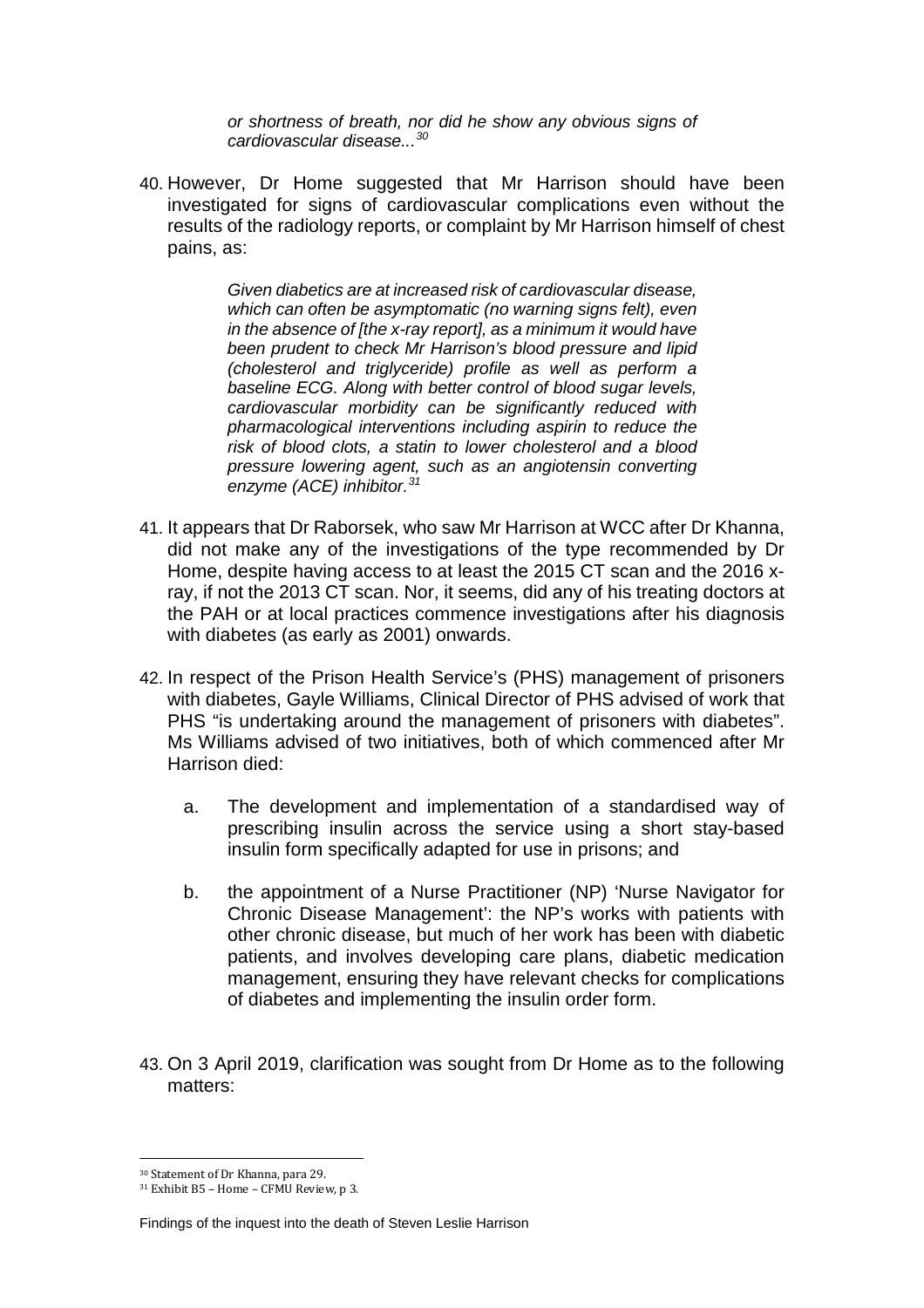- a. Whether, if practitioners had taken the steps Dr Home advised it would have been prudent for them to take, Mr Harrison's death could have been prevented;
- b. Whether the NP/Nurse Navigator initiative, if it had been in place before Mr Harrison's death, would have been likely to have addressed the gaps that Dr Home has identified in Mr Harrison's care; and
- c. Whether there were any other recommendations Dr Home could suggest which could prevent similar deaths in the future
- 44. On 9 April 2019, Dr Home provided an addendum report in which he advised that:
	- a. in respect of question A:

*Given Mr Harrison's cardiovascular risk factors, I stated it would have been appropriate to perform a baseline assessment for cardiovascular disease as well as discuss pharmacological interventions to reduce the risk of cardiovascular complications, such as myocardial infarction. Whilst the use of pharmacological agents can significantly reduce morbidity and mortality, it is difficult to speculate if Mr Harrison's death could have been prevented by the introduction of medication alone given the extent of the coronary artery disease evident at autopsy. To maximise his chance of survival, Mr Harrison may well have required some form of revascularisation procedure, either using balloon angioplasty and stenting or more probably, coronary artery bypass grafting.*

*… Whilst earlier investigation and management may have increased Mr Harrison's chances of survival, it is questionable whether any efforts made during the seven-week window between the report of 'ageadvanced atherosclerosis. Calcification of the abdominal aorta, for correlation with vascular risk factors on a lumbar spine x-ray and Mr*  Harrison's death would have altered the outcome.<sup>[32](#page-10-0)</sup>

b. in respect of question B:

*The benefit of the Nurse Practitioner/Nurse Navigator in altering the outcome in this case would depend very much on their role description and clinical knowledge. In theory, such a role should assist in ensuring detainees' health needs are better met, including 'flagging' any abnormal investigation results and querying the need for further investigations or possible modifications to their existing medication regime.*

<span id="page-10-0"></span><sup>32</sup> CFMU addendum report, pp 1 - 2. j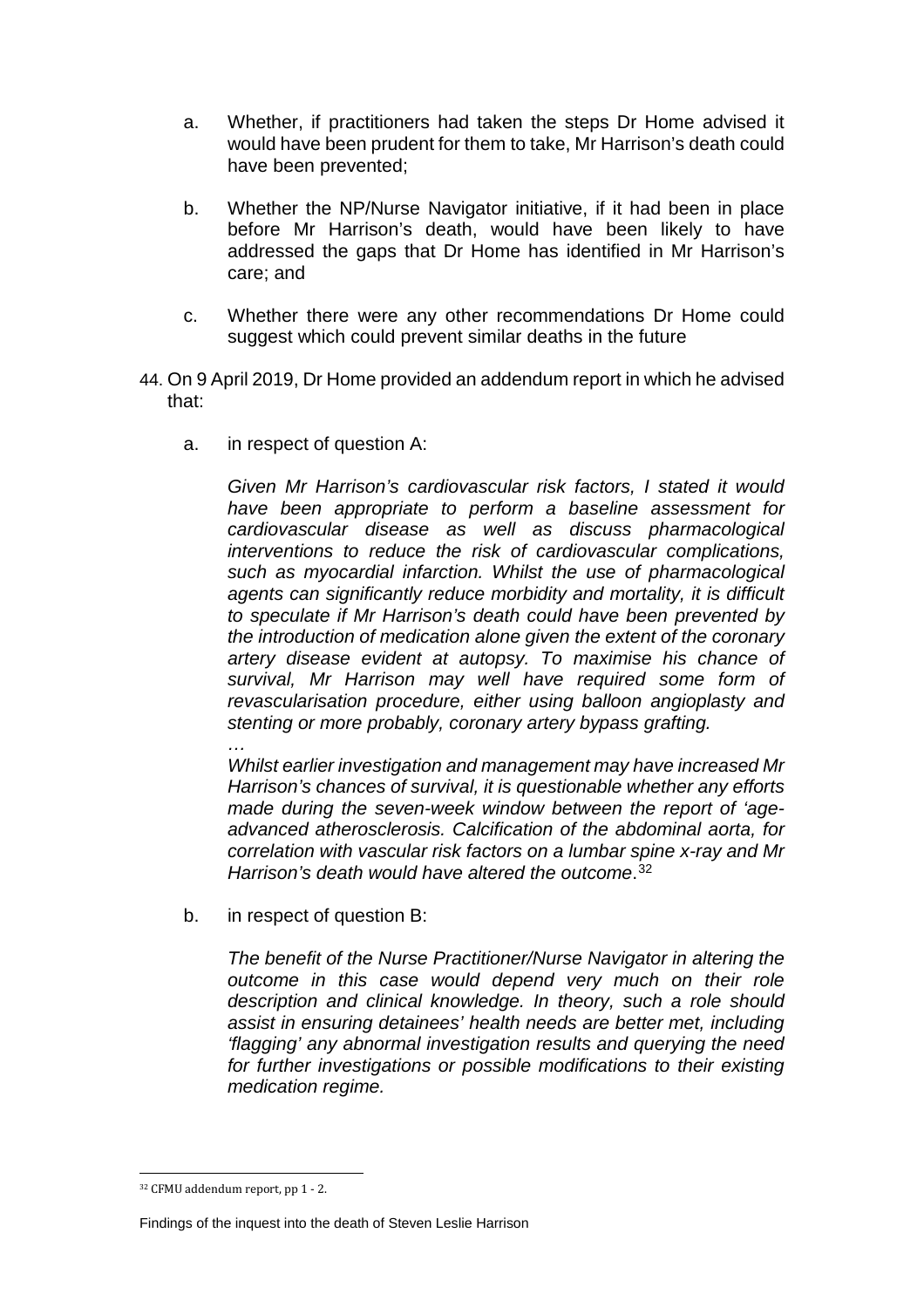*A detailed review of a detainees' medical chart and assessment of their current level of function with a view to optimising their health would be particularly useful for those individuals that are in and out of incarceration, such as Mr Harrison. Had the heavy calcification of the abdominal aorta reported in 2013 been identified and actioned around that time then it is highly conceivable that Mr Harrison would have been offered medication and/or some form of cardiac*  intervention procedure that could well have prolonged his life.<sup>[33](#page-11-0)</sup>

#### *Response by West Moreton Health*

- 45. Following receipt of Dr Home's opinion, a response was sought from West Moreton Health as to the issues raised, particularly the missed opportunities to recognize Mr Harrison's risk of cardiovascular complications in 2013 and 2015 following CT scans, and an x-ray in 2016, which identified calcification of the abdominal aorta.
- 46. On 17 June 2019, a response was provided by Executive Director Medical Services, Dr Eleri Carrahar and Executive Director, Nursing and Midwifery, Dr Robyn Henderson. In addition to answering the concerns raised by Dr Home, further information was provided as to how Mr Harrison's identified atherosclerosis would currently be managed.
- 47. With respect to Mr Harrison's medical conditions and the subsequent treatment he received, the following was noted:
	- Mr Harrison had a history of diabetes and other comorbidities for which he was largely non-compliant with treatment recommendations, failing to turn up to appointments or leaving before the completion of the medical review.
	- Shortly prior to his death, Mr Harrison refused to engage further with the VMO.
	- Most of the health care provided to Mr Harrison related to his diabetes, dental issues and complaints of back pain, for which he underwent CT scans in 2013 and 2015. These showed degenerative disc disease of his lumbar spine, with atherosclerosis an incidental finding.
	- An x-ray in 2016 confirmed the status of Mr Harrison's back pain and reported *'aged advanced atherosclerosis.* It was noted that this was an incidental finding, which would not normally be reported by the radiologist.
	- Consistent with how a GP would have managed Mr Harrison, treatment was provided based on his clinical symptoms and presentation at the time of review. Despite the findings of the CT

<span id="page-11-0"></span><sup>33</sup> CFMU addendum report, p 2. j

Findings of the inquest into the death of Steven Leslie Harrison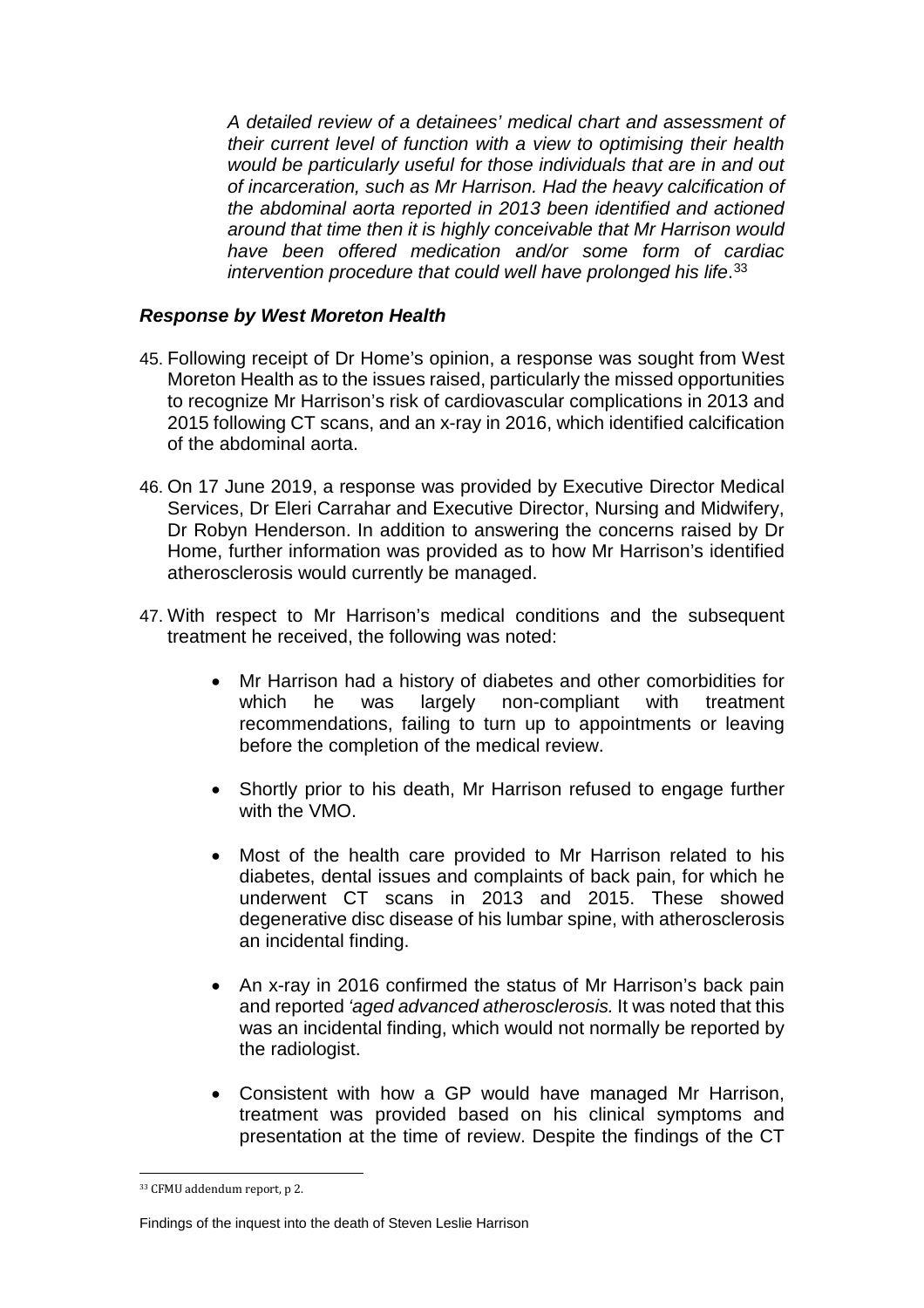scan and X-ray, Mr Harrison did not show or report any signs of symptoms of cardiovascular disease warranting further treatment. He did not complain of or report any chest pain or shortness of breath. No abnormalities were identified during his intake to the BCC or WCC. It was acknowledged that a base line ECG was not undertaken, which would now be carried out with the results catalysed into some form of therapeutic intervention.

- Mr Harrison's BP was regularly monitored (including most recent incarceration 2016) and was found to be within normal limits (except for two readings in 2011 and 2013).
- In response to Dr Home's comment that Mr Harrison should have been commenced on a statin, it was noted that his lipid profile levels were checked in 2013, and the results were below the risk range. Previous results in 2009 and 2011 were also consistently low. As such, he was not commenced on a statin. It was noted that there are side effects of starting someone on a statin when it is not necessary, which can include muscular and bone pain. This was relevant given Mr Harrison's significant back pain due to degenerative disc disease*.*
- It was acknowledged that the cholesterol and triglyceride levels should have been taken in 2016 at the time Mr Harrison was incarcerated in BCC/WCC. A specific explanation as to why this was not done was unable to be provided, although possible issues with the movement of consumers or refusal by consumers, was proffered.
- 48. It was noted that Mr Harrison would have been managed more vigorously today considering the following changes implemented since his death, namely:
	- I. *Appointment of the Nurse Practitioner/Nurse Navigator model for Chronic Disease Management*

Implemented in March 2018, with the aim being to identify patients with chronic health conditions and assist them throughout their health care journey by both monitoring their health condition and escalating it when required. Whilst much of this work has been with diabetic patients, patients with chronic disease (such as atherosclerosis) and other comorbidities are also engaged. This role also regularly reviews investigation results, monitors BP, arranges blood tests identifying any abnormal results, determination of further investigations and/or medications required or altered. Base line ECG's are conducted when deemed appropriate and necessary.

VMO's and NP/NN also undertake cardiovascular risk assessment at the time of the initial assessment, as well as when consumers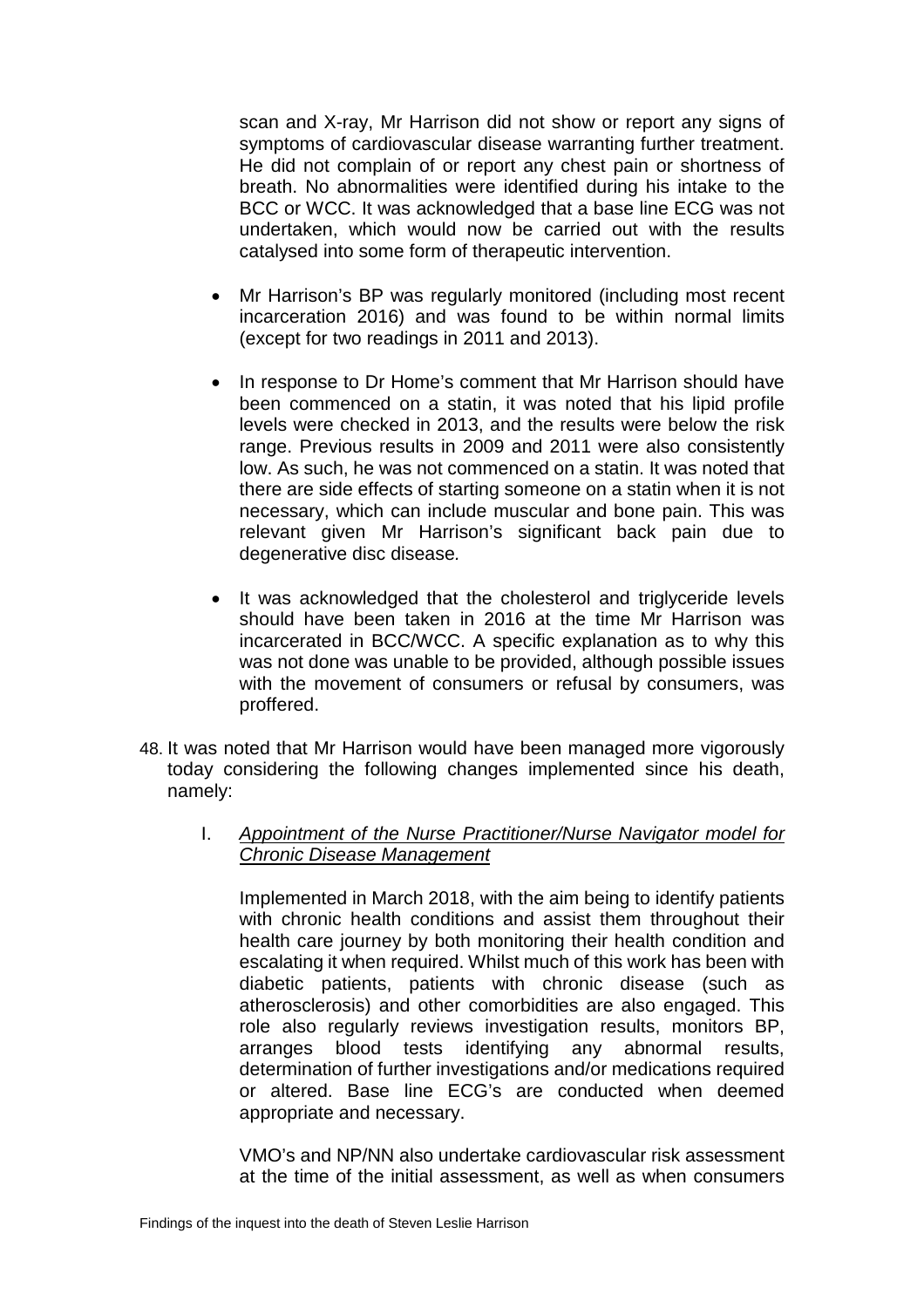are asymptomatic, as set out by the RACGP Guideline for CVD risk assessments.

#### II. *A new reception and Medical Request Triage system*

This process ensures that prisoners with identified medical issues, such as atherosclerosis, are reviewed by an appropriate clinician to be seen within a defined timeframe.

#### III. *Updated rebooking system*

The new rebooking system allows for consumers to be reviewed in a timelier manner and to identify those prisoners who miss their appointments to ensure they are followed up and rebooked to be reviewed as soon as practicable to ensure their health care needs are met.

- 49. The current management of inmates with atherosclerosis was described as follows:
	- In accordance with the Guidelines for the Management of Absolute Cardiovascular Risk consumers undergo a full risk assessment, including blood pressure and lipid testing every two years for those people over the age of 45 years, or over the age of 35 for indigenous people, with statins commenced if deemed appropriate.
	- In Mr Harrison's case, regardless of the results of the 2016 x-ray, he would now have undergone a full risk assessment and cardiovascular work up (as he was aged over 60 with diabetes), including BP at each visit, lipid profile levels at intake and every five years thereafter, stress test ECG and echocardiogram as base line clinical assessments and calcium score blood tests. Depending on the results of these tests and assessments, consideration would be given to whether an angiogram, stenting or other surgical cardiac intervention was necessary (managed by way of referral to the PAH). The need to commence Statin or blood pressure medication would also be considered.
	- Consumers are also advised and educated about the risk factors of cardiovascular disease and prevention of complications of diabetes and atherosclerosis, which includes advice to cease smoking and lifestyle guidance.
- 50. It was recognised by West Moreton Health that with the changes made since Mr Harrison's death, a prisoner in his position now, with identified/known atherosclerosis, would be managed in a more thorough way, which would identify risk factors in a timelier manner, enabling the provision of appropriate and necessary treatment in order to prevent complications from arising.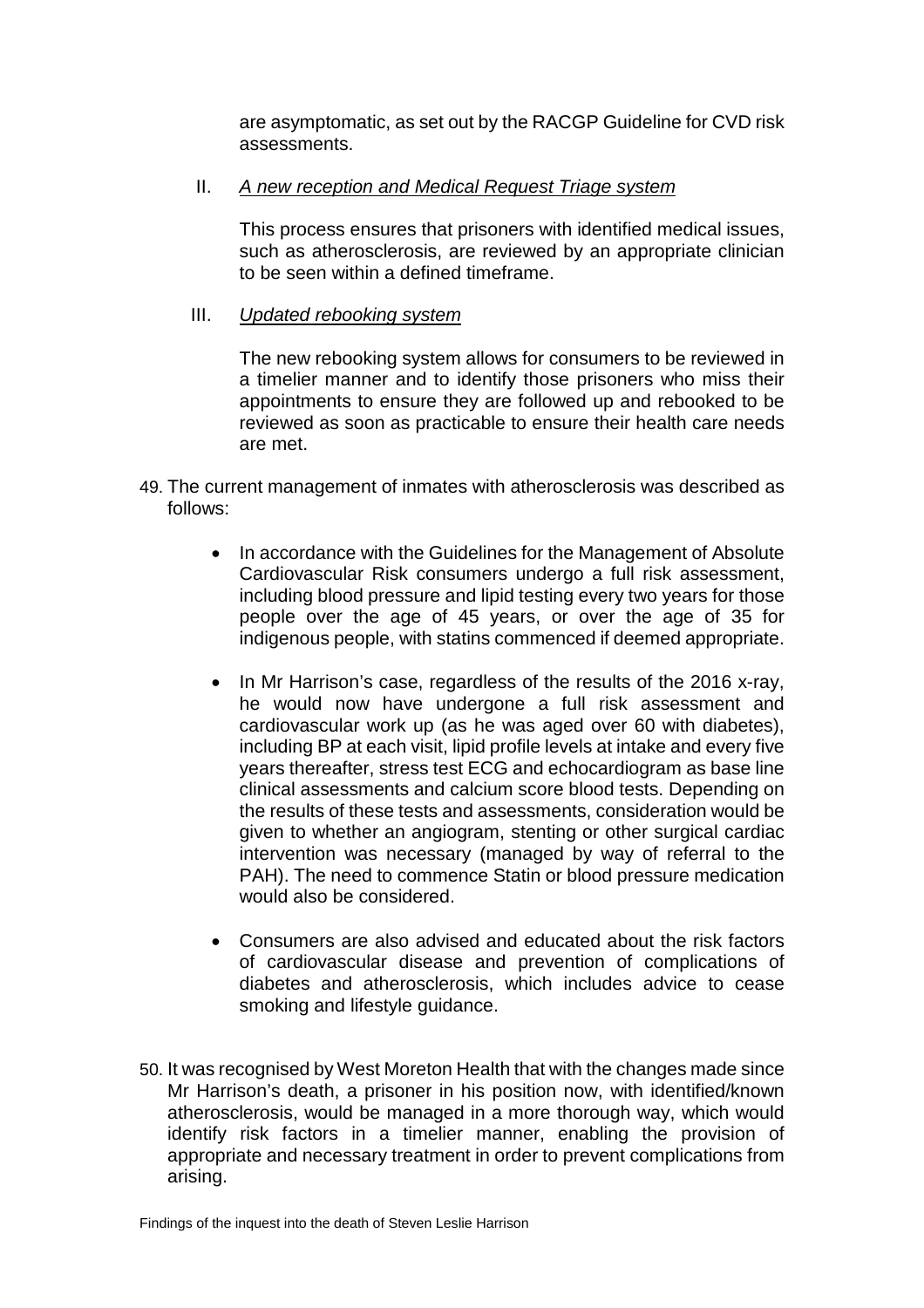51. At present, correctional facilities do not operate using an electronic record system. It was acknowledged that this would assist with information sharing of consumers health issues across all prison health services, prison mental health service, GP and other health service providers. Currently, there is no definite date for the implementation of the Corrections electronic Medical Record system.

## **Conclusions**

- 52. The standard of health care expected within a corrective services facility is a primary health care standard commensurate with that available in a community setting.
- 53. Mr Harrison had a history of diabetes, coronary atherosclerosis and other comorbidities. Despite those comorbidities, there was evidence that Mr Harrison was often non-compliant with treatment recommendations and failed to turn up for appointments or left before medical reviews had been completed.
- 54. Mr Harrison was also living the community at various times after the 2013 CT scan identified abdominal atherosclerosis, including from September 2015 to 27 July 2016, when he was returned to custody. There was no capacity for WCC to manage his health care during those periods.
- 55. I accept that in terms of the primary health care model that was in place at WCC prior to Mr Harrison's death, he had not complained of any symptoms relating to cardiovascular disease, despite the CT findings.
- 56. Mr Harrison's main concern appeared to be to have access to strong pain relief for his back pain. His blood pressure and other vital signs were within normal ranges. Although West Moreton Health acknowledged that lipid levels should have been checked on return to prison in 2016, his lipid profile levels from 2009 to 2013 were below risk range and he was not commenced on a statin.
- 57. While I note the concerns raised by Dr Home about the lack of assessment and provision of medication to reduce the risk of cardiovascular complications earlier in Mr Harrison's incarceration, I also agree with his conclusion that it was difficult to speculate that Mr Harrisons' death might have been prevented by the introduction of a statin alone, and that surgical intervention such as coronary artery bypass grafting may have been required. This is particularly so having regard to the severe coronary atherosclerosis of all coronary arteries identified at autopsy, with more than 90% stenosis.
- 58. I am also satisfied that the measures implemented by West Moreton Heath since his death, including the more thorough management of prisoners with chronic diseases, sufficiently address such concerns.